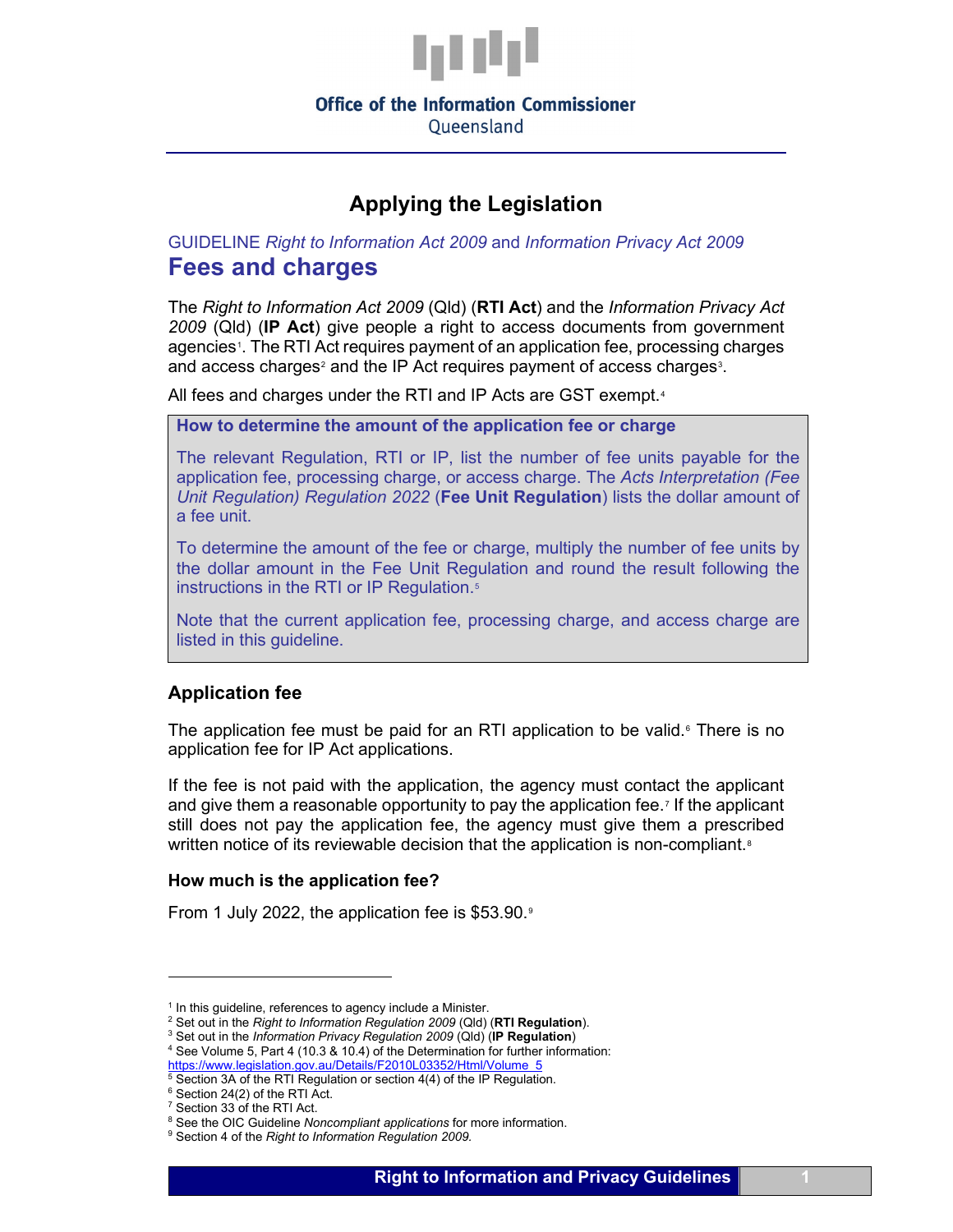

Queensland

## **Can the application fee be waived?**

No. Section 24(2) of the RTI Act states that the application fee must accompany an application. Even if the applicant is eligible for a waiver of the processing and access charges on the grounds of financial hardship, there are no provisions in the RTI Act which allow for the application fee to be waived in any circumstances.

## **Application fee on part transfer**

If an RTI application is part-transferred to another agency, the applicant must pay another application fee to the second agency.<sup>[10](#page-1-0)</sup>

## **Can the application fee be refunded?**

The RTI Act requires the application fee to be refunded in only two circumstances:

- 1. If a deemed decision is made, ie the agency did not make a considered decision either in the original processing period or in the further specified period allowed by the applicant $11$ ; and
- 2. Where an application is moved from the RTI Act to the IP Act because it is limited to documents containing the applicant's personal information.<sup>[12](#page-1-2)</sup>

#### **Note**

If agencies wish to refund the application fee in any other circumstances, they will have to rely on their own financial delegations or policies.

## **Processing charges**

#### **How much is the processing charge?**

From 1 July 2022, the RTI processing charge<sup>[13](#page-1-3)</sup> is:

- nil, if the agency spends no more than 5 hours processing the application; or
- \$8.35 per 15 minutes or part of 15 minutes of the time spent working on the application, including the first five hours<sup>14</sup>, if the agency spends more than 5 hours processing the application.<sup>[15](#page-1-5)</sup>

There are no processing charges for IP applications.

<span id="page-1-0"></span><sup>&</sup>lt;sup>10</sup> Section 38 of the RTI Act. Refer to Transferring Access Applications for more information.

<span id="page-1-1"></span><sup>&</sup>lt;sup>11</sup> See section 46(1)(b) of the RTI Act. For more guidance on the processing period, further specified period, and deemed decisions see the Guideline: *How to Calculate Timeframes*

<span id="page-1-2"></span><sup>&</sup>lt;sup>12</sup> Section 34(3) of the RTI Act. For more information refer to *Applications made under the Wrong Act.* 13 As prescribed under the RTI Regulation.

<span id="page-1-4"></span><span id="page-1-3"></span><sup>&</sup>lt;sup>14</sup> As per the example in section 5 of the RTI Regulation.

<span id="page-1-5"></span><sup>&</sup>lt;sup>15</sup> Section 5 of the RTI Regulation.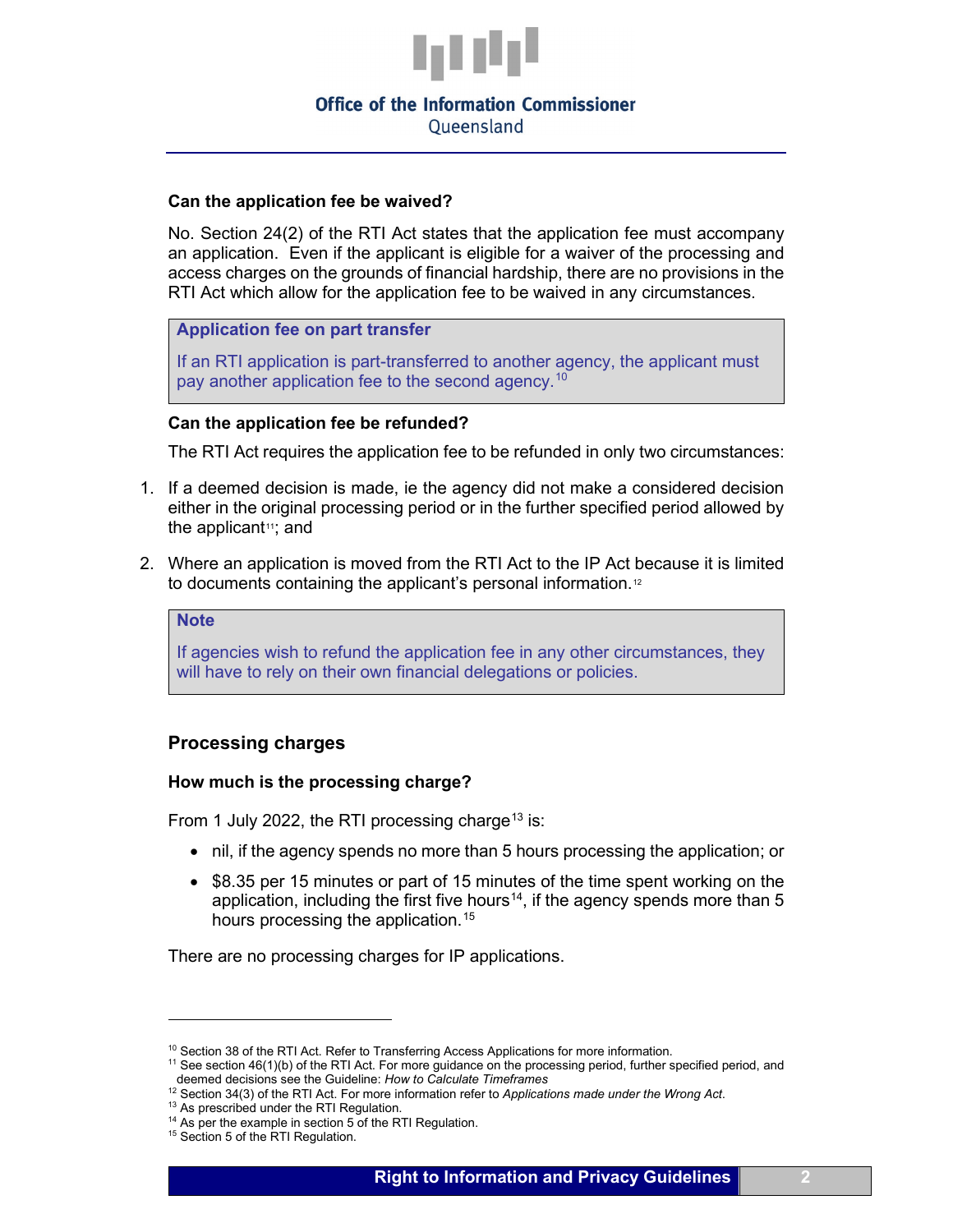

Queensland

The *processing charge* is the charge for the time an agency spends:

- searching for or retrieving a document; and
- making, or doing things related to making, a decision on an RTI application.<sup>[16](#page-2-0)</sup>

## **Duty to minimise charges**

An agency<sup>[17](#page-2-1)</sup> has a duty to minimise any processing or access charges payable by the applicant.<sup>[18](#page-2-2)</sup>

## *Agencies cannot charge for personal information documents*

Where an RTI application includes documents that contain the applicant's personal information an agency **must not** charge any processing charges for those documents.[19](#page-2-3) 

Depending on the ratio of personal information documents to non-personal documents, there may be various ways for an agency to calculate the processing charge. Whatever the method, the time spent on personal documents must not be included in the total charge.

To ensure the applicant is aware that the agency is not improperly charging the applicant, agencies may wish to consider noting on the Charges Estimate Notice that they have not included personal documents when calculating the charge.

#### **What time cannot be included in calculating the processing charge?**

If a document is not where an agency's filing system indicates it should be, and an agency needs to spend extra time trying to find it, the agency cannot charge the applicant for that time.<sup>[20](#page-2-4)</sup>

For example, if an agency spends an additional two hours locating a document that was incorrectly filed, those additional two hours cannot be counted when calculating the processing time for the application.

## **Access charges**

Access charges are the cost of giving the applicant access to a document.<sup>[21](#page-2-5)</sup> They apply even if the document contains the applicant's personal information.

<span id="page-2-1"></span><span id="page-2-0"></span><sup>16</sup> Section 56 of the RTI Act.

<sup>&</sup>lt;sup>17</sup> In this Guideline references to an 'agency' include Ministers, unless otherwise specified.

<span id="page-2-2"></span><sup>&</sup>lt;sup>18</sup> Section 58 of the RTI Act and section 78 of the IP Act.

<span id="page-2-3"></span><sup>19</sup> Section 59 of the RTI Act.

<sup>&</sup>lt;sup>20</sup> Section 5(2) of the RTI Regulation.

<span id="page-2-5"></span><span id="page-2-4"></span> $21$  Section 57 of the RTI Act and section 78 of the IP Act.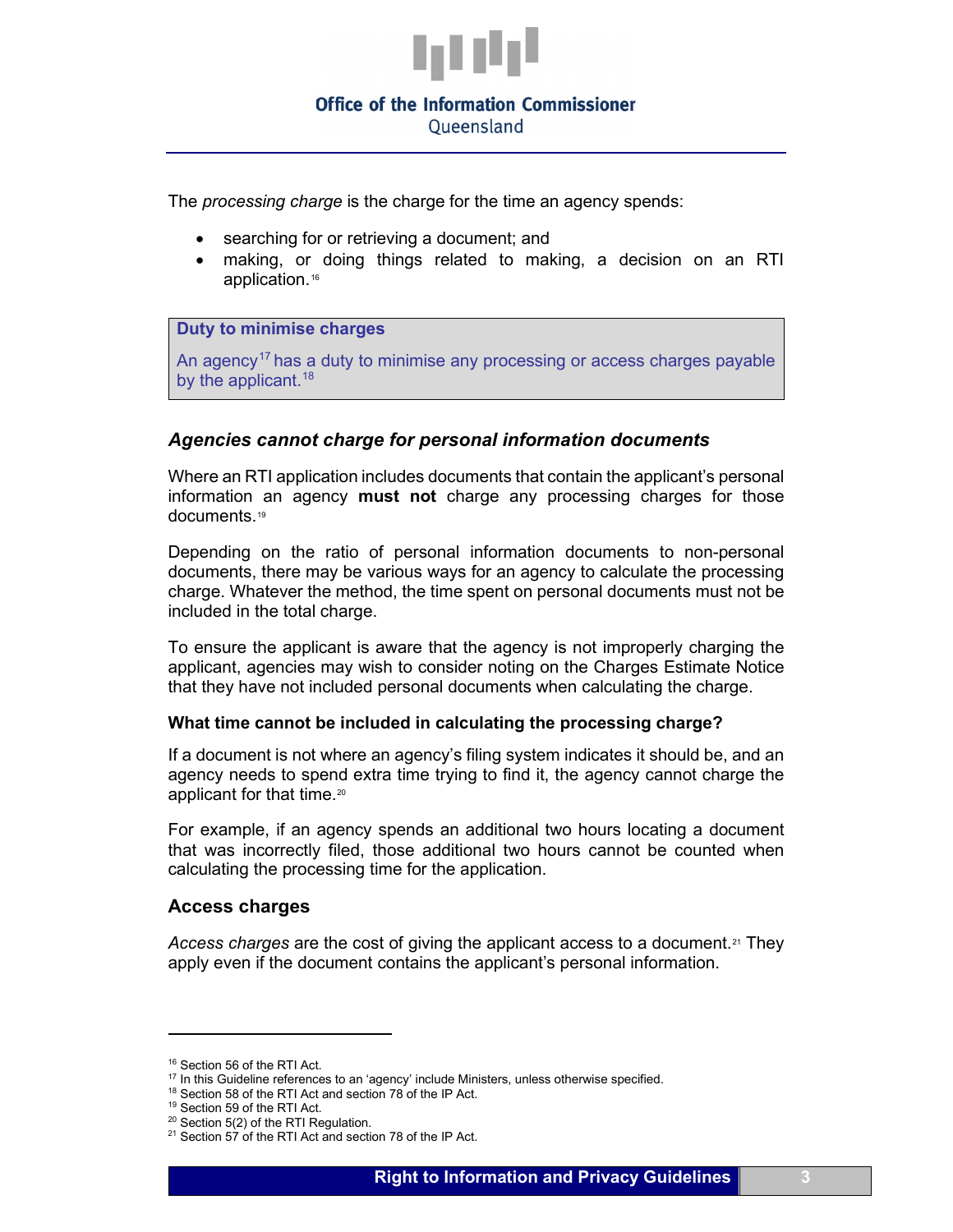

Queensland

The access charge for a document—except where access is given to an A4 black and white photocopy—is the actual cost incurred by the agency for:

- engaging another entity to search for and retrieve the document
- relocating the document as necessary for access to be given to the document
- transcribing audio recordings (of words), shorthand writing or codified words<sup>[22](#page-3-0)</sup>
- creating a written document using equipment usually available to the agency for retrieving or collating stored information<sup>[23](#page-3-1)</sup> (for example printing a report from a database); or
- otherwise giving access to the document, for example by reproduction of the document, such as duplicating an X-ray or photograph.

The cost of giving access to an A4 black and white photocopy is \$0.25 per page.<sup>[24](#page-3-2)</sup>

#### **Giving access in electronic form**

There is no cost for providing access by email or on a disc. These costs are specifically excluded from the access charge by both the RTI and IP Regulations.<sup>[25](#page-3-3)</sup>

Access provided through other electronic methods can be charged at the actual cost of giving access. However, if giving access using these methods—for example a weblink from which documents can be downloaded—involves no cost to the agency, they will attract no access charges.

#### **When can processing or access charges be waived?**

The processing and access charges may be waived if they are uneconomical to charge, and they must be waived if the applicant is in financial hardship.<sup>[26](#page-3-4)</sup>

#### **Uneconomical to charge**

If an agency considers that the associated costs of receiving the processing and/or access charges would be higher than the charges themselves, it can waive the charges on the grounds that it is uneconomical to charge the applicant.<sup>[27](#page-3-5)</sup>

Associated costs are the costs of:

- for the RTI Act, estimating the charge
- for both Acts, otherwise complying with the Acts in relation to the charge; and
- receiving payment of the charge

<span id="page-3-1"></span><span id="page-3-0"></span><sup>&</sup>lt;sup>22</sup> Section  $6(1)(a)(iii)$  of the RTI Regulation and section  $68(1)(d)$  of the RTI Act.

<sup>&</sup>lt;sup>23</sup> Section  $6(1)(a)(iv)$  of the RTI Regulation and section  $68(1)(e)$  of the RTI Act.

<span id="page-3-2"></span><sup>&</sup>lt;sup>24</sup> Section  $4(1)(b)$  of the IP Regulation and section 6(1)(b) of the RTI Regulation.

<span id="page-3-3"></span><sup>&</sup>lt;sup>25</sup> Section  $6(2)$  of the RTI Regulation and section  $4(2)$  of the IP Regulation.

 $26$  As outlined in chapter 3, part 6, division 3 of both the RTI Act and the IP Act.

<span id="page-3-5"></span><span id="page-3-4"></span><sup>&</sup>lt;sup>27</sup> Section 64 of the RTI Act and section 81 of the IP Act.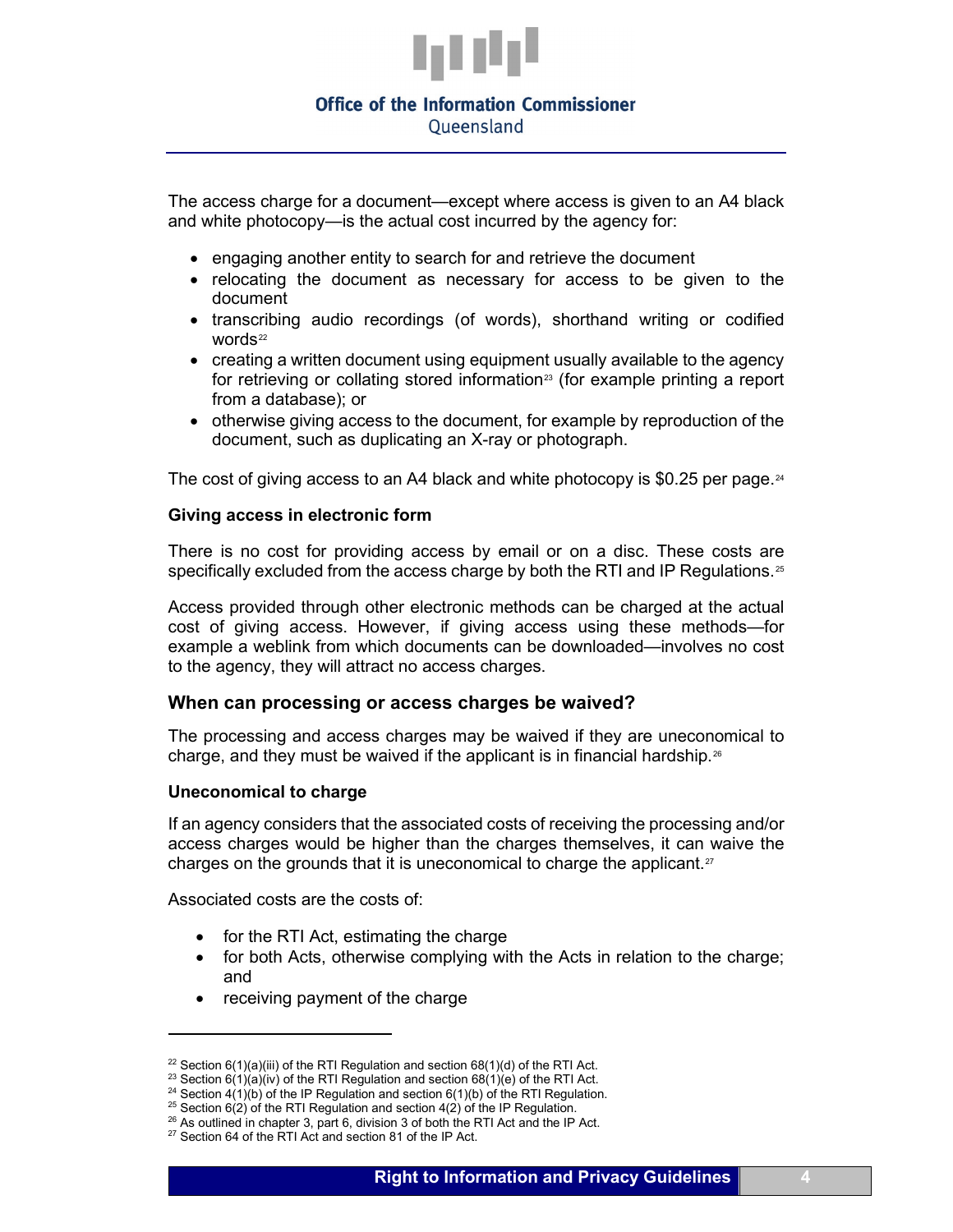

Queensland

#### **Note**

Developing a policy setting out the maximum amount of processing and access charge that would be considered 'uneconomical to charge' will ensure a consistent approach within the agency.

## **Applicant under financial hardship**

Agencies must decide to waive the processing and access charges where the applicant is in financial hardship and the requirements of the Act have been met.

Where the applicant is a non-profit organisation, they will be in financial hardship if the Commissioner has made a decision that the organisation has financial hardship status under section 67 of the RTI Act. [This status is granted for twelve](https://www.oic.qld.gov.au/decisions/financial-hardship-decisions)  [months and can be viewed on OIC's](https://www.oic.qld.gov.au/decisions/financial-hardship-decisions) website. If the applicant currently has financial hardship status, the agency must waive the charges.

For an individual applicant, they must ask to have the charges waived and provide a copy of their concession card. The agency must decide to waive the charges if:<sup>[28](#page-4-0)</sup>

- the concession card is one which is recognised by the Act
- the agency considers the applicant is the holder of the concession card; and
- the agency considers the applicant is not making the application for another person who is seeking to avoid payment of the charge.[29](#page-4-1)

The concession card must be one of the following:

- Centrelink Pensioner Concession Card
- Veterans' Affairs Pensioner Concession Card; or
- Centrelink Health Care Card.<sup>30</sup>

The holder of a concession card is someone who is named on the concession card and would be qualified to be named on the concession card at the time it is being relied on (including as a dependent).<sup>[31](#page-4-3)</sup> Refer to *Applying for financial hardship as an individual* for more information about recognised concession cards and financial hardship.

<span id="page-4-1"></span><span id="page-4-0"></span> $28$  Section 66(2)(a) of the RTI Act and section 82(2) of the IP Act.

<sup>&</sup>lt;sup>29</sup> Section 66 $\overline{(2)}$ (a) of the RTI Act and section 82(2) of the IP Act.

<span id="page-4-2"></span> $30$  Section 66(5) of the RTI Act and 82(4) of the IP Act.

<span id="page-4-3"></span> $31$  Section 66(5) of the RTI Act and 82(4) of the IP Act.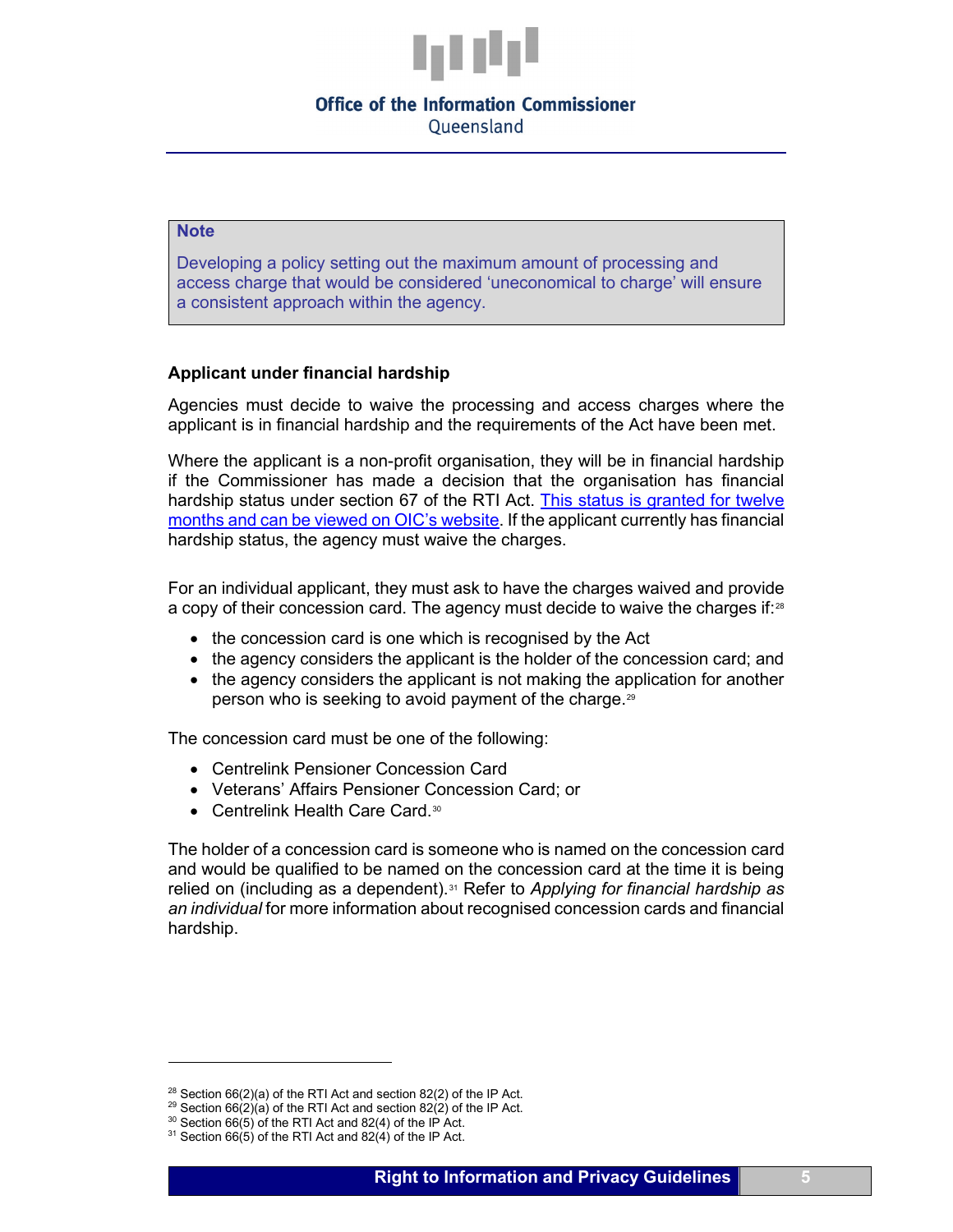

Queensland

## **When does an agency have to tell the applicant about charges?**

Under the RTI Act, agencies have to issue the applicant with a charges estimate notice (CEN). A CEN is a written estimate of the total processing and access charges for the application. It has to be issued even if no charges are payable. $32$ 

CENs are not provided under the IP Act, so there is no requirement to give applicants an estimate of any access charges. Agencies can advise applicants of any potential access charges if they choose to do so.

For more information about CENs, refer to *Schedule of relevant documents and charges estimate notices*.

## **What information about charges is required in a decision notice?**

The final amount of the processing and/or access charges payable by the applicant must be included in the agency's written notice of decision. $33$  This can be less, but cannot be more, than the agency's estimate in the CEN.

## **When do charges have to be paid?**

The processing and/or access charges must be paid before the applicant is given access to documents.[34](#page-5-2)

These charges must be paid even if access to the documents is refused, or the applicant does not access the documents within the access period.<sup>[35](#page-5-3)</sup>

#### **Review rights**

There is no right to seek a review of the *amount* of a processing or access charge,<sup>[36](#page-5-4)</sup> but an applicant can seek a review of the decision to charge at all, for example if an agency refused to waive the charges on the grounds of financial hardship. $37$ 

For additional information and assistance please refer to the OIC's guidelines, or contact the Enquiries Service on 07 3234 7373 or email [enquiries@oic.qld.gov.au.](mailto:enquiries@oic.qld.gov.au)

<span id="page-5-0"></span> $32$  If there are no charges payable, for example because it is uneconomical to charge, some agencies include the CEN in the decision notice.

<span id="page-5-1"></span> $33$  Section 54(2) of the RTI Act and section 68(2) of the IP Act.

<span id="page-5-2"></span> $34$  Section 60(1) of the RTI Act and section 79 of the IP Act.

 $35$  Section 60(2) of the RTI Act.

<span id="page-5-4"></span><span id="page-5-3"></span><sup>&</sup>lt;sup>36</sup> Section 81 and section 86 of the RTI Act.

<span id="page-5-5"></span><sup>&</sup>lt;sup>37</sup> See definition of 'reviewable decision' under Schedule 5 of the RTI Act.